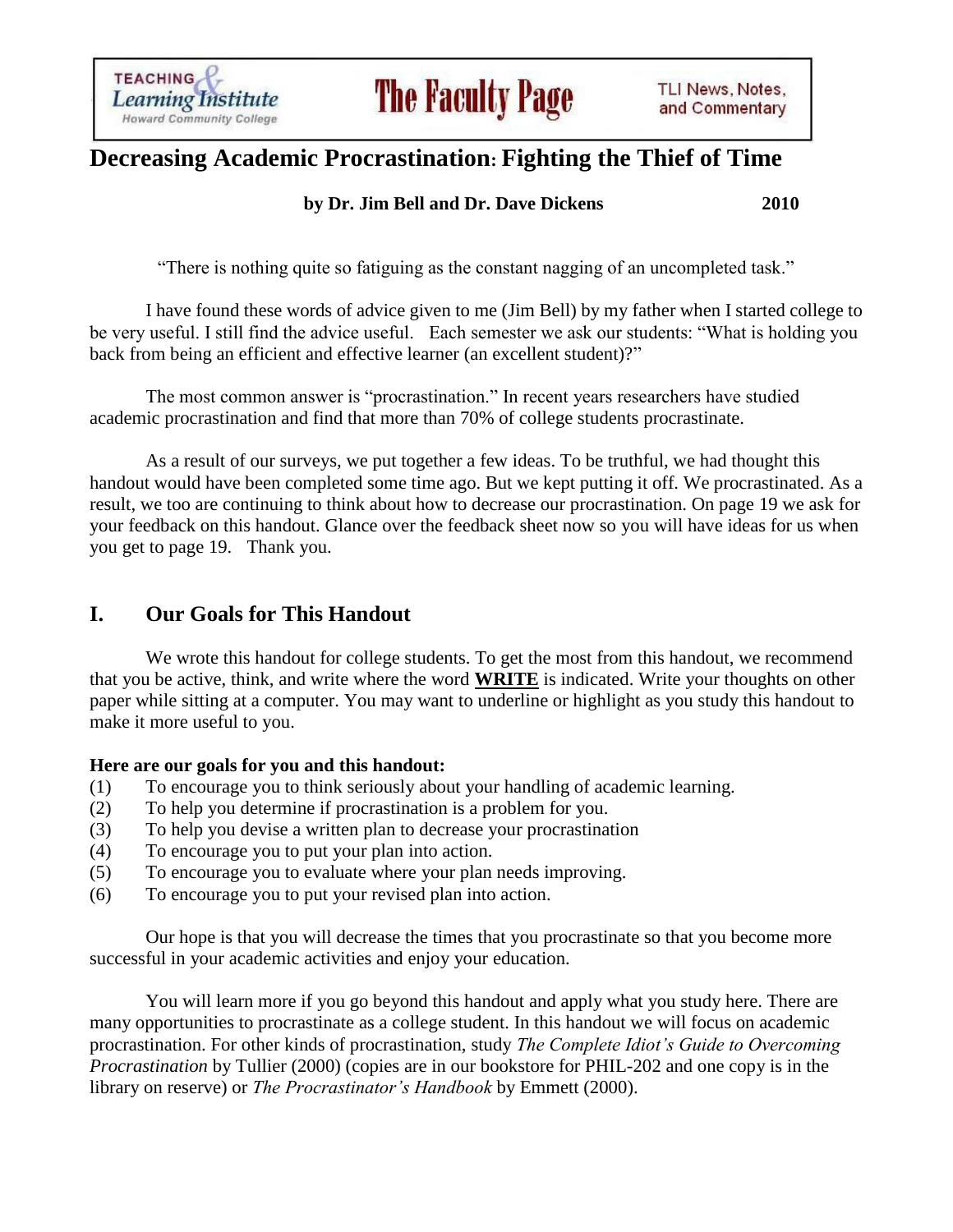### **II. Defining Procrastination**

Sometimes solving a problem involves getting a good definition. Other times the understanding of a concept allows us to move ahead, even without a precise and complete definition. Let=s see what we can discover by looking at definitions, synonyms, and some quotes.

**WRITE**: What is your understanding of what procrastination is? Write before reading further. Use a computer for all **WRITE** sections. Label as "p. 2: What is procrastination?" Once you have written your current definition, continue reading. This process is called building on what you know. You already know some things about procrastination.

Academic procrastination revolves around four major activities:

- 1. Preparing for quizzes, tests, exams and final exams.
- 2. Writing papers both short and long.
- 3. Preparing for class (reading, writing, thinking, and studying the homework)
- 4. Deciding that help from another, such as the teacher is needed.
- 5. Can you think of other areas of academic procrastination?

Researchers report that 70% to 95% of college students procrastinate. In extreme cases, it is clear that students who procrastinate and do not get to class, do not do written work, and do not take tests on time are not very likely to pass their courses. Other students who procrastinate do pass their courses, but learn less and have lower cumulative grade point averages.

**WRITE**: Do you procrastinate? Think about your procrastination in all your activities outside of college learning. How often do you procrastinate? On what tasks? How big a problem is it to you? Label as "p. 2 My Procrastination" We will consider academic procrastination next.

Do you procrastinate in your college learning? Carefully assess this area of your procrastination. Here are some questions to help you think about this broad question.

- 1. Do you delay starting any of the four activities of academic procrastination mentioned above (tests, papers, class, getting help)?
- 2. Do you put things off until the last minute?
- 3. Do you leave too little time to do a high quality job?
- 4. Do you feel stressed when meeting deadlines?
- 5. Do you ever turn in written work or homework late?
- 6. Do you omit doing some written work, preparing for class, or doing homework?
- 7. How often do you procrastinate?
- 8. Do you ask for help? As soon as you are stuck? After trying a second time to do a learning task and not being successful? Never?
- 9. How long have you been procrastinating on academic learning?
- 10. Do others think you procrastinate in studying?

Is procrastination a problem for you? **WRITE**. Select at least four or more of the questions above and record your thinking. Label as "p. 2: My Academic Procrastination"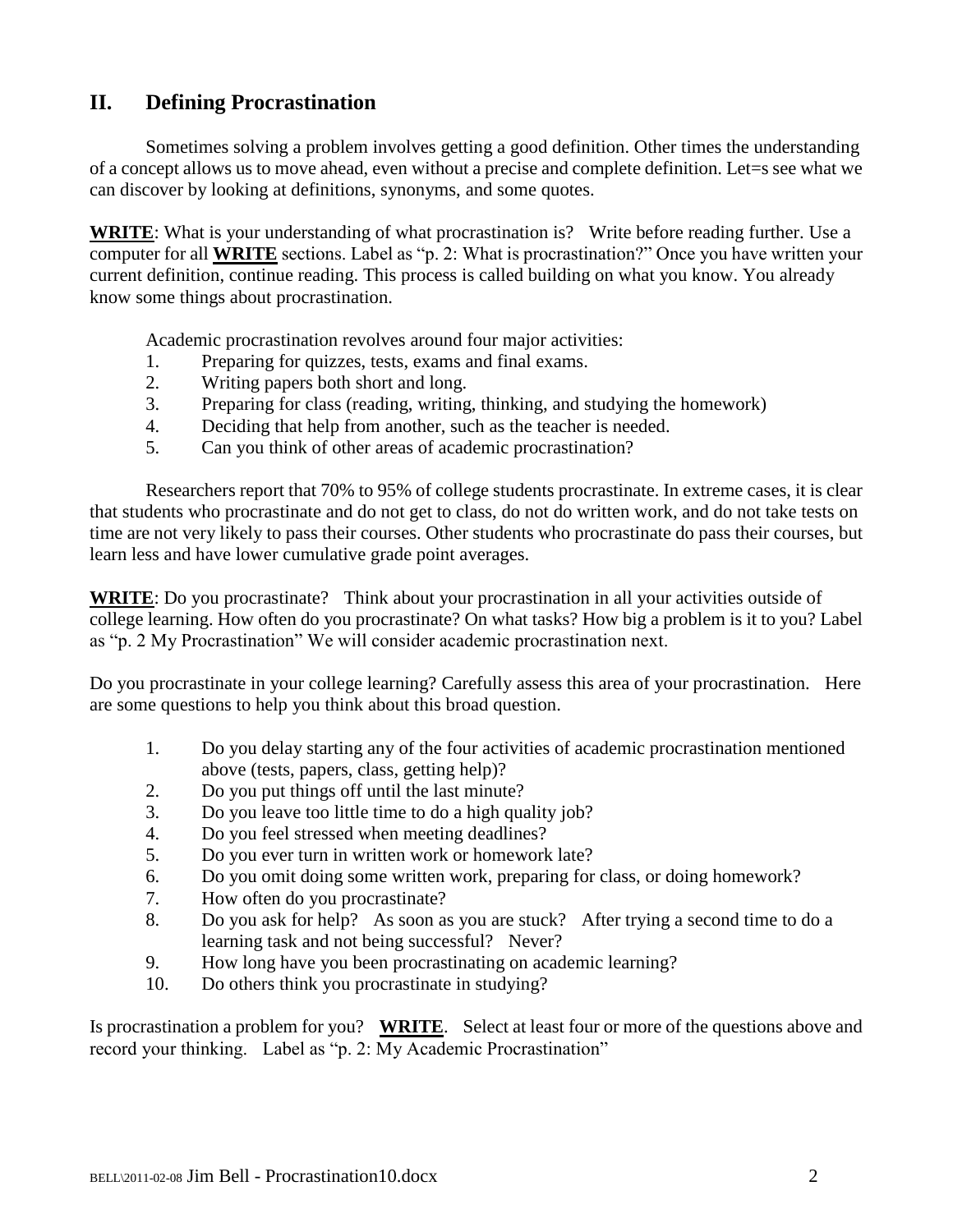### **III. Becoming an Educated College Graduate**

Almost all our students plan to transfer and graduate from a four-year college. Often courses at the four year colleges don't use specific objectives, don't check if you attend class, don't assign homework each week, and don't check how you are learning except for a midterm exam, a final exam, and a research paper. You will need to have learned how to set priorities, budget your time, avoid procrastination, self assess, and do high quality learning. You also will need to self assess and use feedback to know when to get help from classmates and the teacher.

Many students about to graduate from college take courses which are set up differently than other courses. You are asked to self assess your college education and plan what you think would be best for you to learn. You set your own goals, decide how you will learn, and decide what you will do to convince your teacher that you have learned (this is called self-directed learning which is how most of us learn after college). There are no weekly assignments, only one deadline at the end of the course, no redos, no lates, and no class attendance. College graduates are expected to want to learn, to know how to effectively and efficiently learn, and to be able to apply the knowledge, skills, and thinking that they have learned from their college education.

Our recommendation is that you start now to build the skills, flexibility, and confidence that college graduates need. For most of us, it is not easy. But we are here to help you. And many students before you have changed to procrastinate much less.

### **IV. Understanding Procrastination**

Have you completed the three **WRITE** assignments so far? If yes, that is a good start. Following directions is a basic skill necessary for success in college and life. Here are some words of wisdom from a famous psychologist who was a college teacher for 55 years.

The objective of a course is not to cover a certain set of topics, but rather to facilitate student learning and thinking. Ordinarily we are not concerned simply with the learning of a set of facts, but rather with learning that can be applied and used in situations outside course examinations. In fact, in most courses we are concerned about helping our students in a life-long learning process: that is, we want to develop interest in further learning and provide a base of concepts and skills that will facilitate further learning and thinking. (McKeachie, 1991, *Teaching Tips,* Boston: Houghton Mifflin, p. 11) McKeachie is a former president of the American Psychological Association.)

#### **A. What is procrastination**?

#### 1. Definitions

- a. Procrastination involves delaying action until some future time.
- b. "Procrastination is the act of putting off something until later by either not starting it, starting at the last minute, or starting but not finishing . . . Procrastination is a habit that can be broken." (Tullier, 2000, pp. 18, 25)
- c. Procrastination involves avoiding tasks which need accomplishing.
- d. Procrastination is putting off till tomorrow what is better done today.
- e. Procrastination is not doing today what needs to be done today.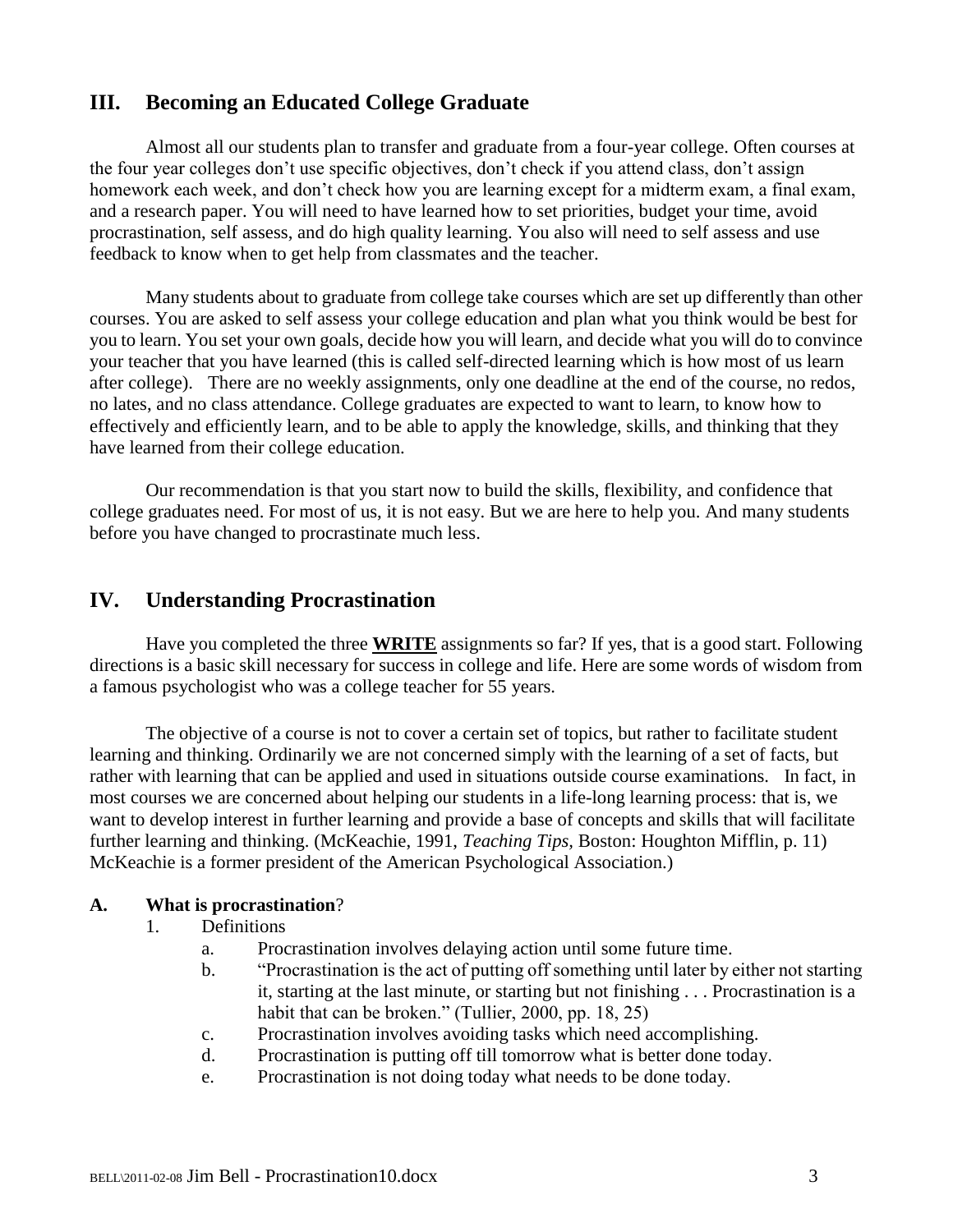Our synthesis: Do you know what a synthesis is? If not, check your dictionary. Hint: Keeping a dictionary close by to check new words is a good study habit to develop. Four key ideas on procrastination:

- procrastination is a behavior, an action, a deed
- procrastination involves waiting, delaying, putting off, avoiding  $\bullet$
- it is a habit it was learned, it can be unlearned
- time is important, deadlines are guidelines
- 2. Synonyms
	- a. *Webster's College Thesaurus* (1976, p. 630) delay, lag, linger, put off
	- b. From a negative perspective let slide, loaf, prolong, slowdown, stall, postpone, shelve, suspend, table, neglect
	- c. From a positive perspective defer, pause, wait, think about it
- 3. Quotes to consider of a more creative approach
	- a. "Don't put off today till tomorrow when you can put it off to the day after tomorrow. Unknown source.
	- b. "If you are on the right track, you'll get run over if you just sit there. Will Rogers
	- c. "Procrastination is the thief of time." Edward Young
	- d. "Procrastination is the art of keeping up with yesterday." Marquis, 1927
	- e. "Procrastination is opportunity's natural assassin." Victor Kiam
- 4. Conclusion 1: As with many definitions, we can agree on extreme examples of procrastination and extreme examples of getting the job done quickly. But precisely defining procrastination to distinguish all those things in the middle is not easy. However, you can better assess your procrastination with practice.

Issues in understanding procrastination:

- a. If delay is the crucial element, are there times when delay is useful?
- b. If not accomplishing the task is the key element, that lack of accomplishment can be different from delaying (we may be missing a key skill or piece of information).
- c. Few of us procrastinate all the time. So maybe we should consider when we procrastinate and when do we not procrastinate. What differs?
- d. Is procrastination a problem for you? Or is procrastination a problem because others have expectations of you?
- e. "The fallout from procrastination is grossly underestimated. The consequences range from academic under performance to psychological maladjustment. Students sacrifice information quality, accuracy, and comprehensiveness to meet imminent deadlines. . . Unsurprisingly, grades suffer as a result. . . Procrastination is also associated with high levels of stress, low self-esteem." (Steinman, Granoff, Hattis, Zerden, and Wittels, Fall 2004 in The Procrastination Elixir: Is there a Major Cure?, para. 2, Tufts University - Writing Fellows Program)(Tice and Baumister, 1997, Longitudinal study of procrastination, performance, and health. *Psychological Science*, 8, 6, 454-458.)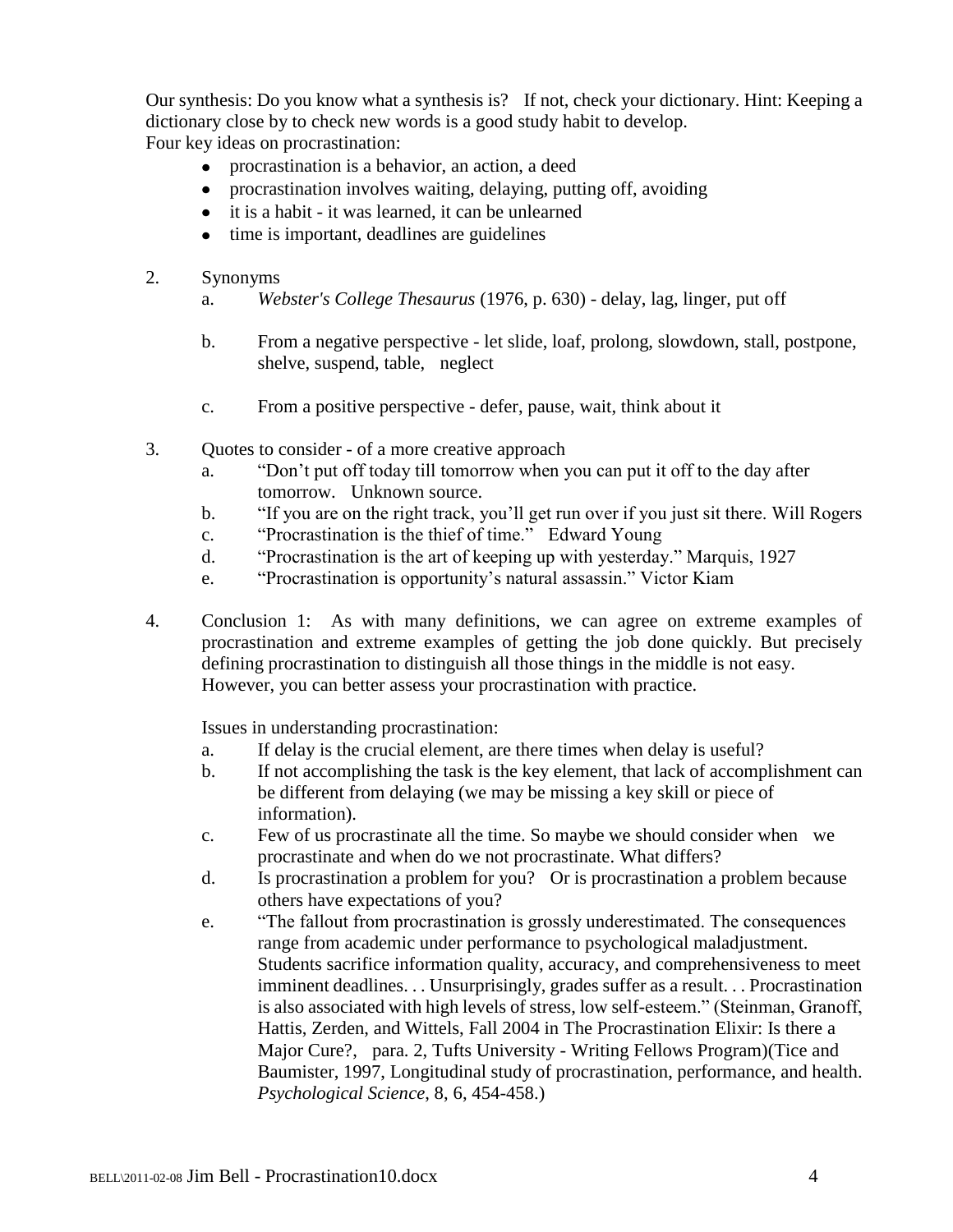- 5. Conclusion 2: Different people mean different things when they use the same word "procrastinate." We suggest you define when it is a problem for you and not worry what others might decide. Procrastination is an important topic when you observe and assess that you procrastinate and wished you didn't.
- 6. Conclusion 3: When you read, note carefully how the authors are defining procrastination and what evidence they cite. Most procrastination sources are not based on scientific evidence.
- **B. Check Your Learning: WRITE** and label "p. 5: What are your thoughts so far?" **WRITE** those thoughts. What have you learned? What is important to you? What do you agree with? What do you disagree with? List on a sheet of paper your thoughts by using a computer. Put with your other writings from p. 2.
- **C. WRITE:** What more do you want to learn? Label "p. 5: What I Want to Learn"

### **V. Thinking About Procrastination**

- A. What are the costs to you of your procrastination? **WRITE** those costs. Label as "p. 5: Costs".
- B. Are there benefits to you from your procrastination? **WRITE** Label as "p. 5: Benefits"
- C. Could there be an underlying problem that causes you to procrastinate? **WRITE** your thinking. Use the questions below to stimulate your thinking. Label as "p. 5: Underlying". Record the number of the questions you are answering. Deal with at least five of these questions. Select the ones that will help you the most.
	- 1. Is procrastination the symptom of another problem? For example, some who are depressed procrastinate. This approach may take some thought, but may help you understand yourself better
	- 2. Why do you procrastinate? There are many different views about the causes of procrastination. Some go back to early childhood, some go back to early schooling, some go back to high school courses, and some look at different learning styles. The important point is that procrastination is a learned behavior and it can be changed.
	- 3. Under what circumstances do you procrastinate? List three or four circumstances.
	- 4. Does your procrastination have a pattern? Look carefully.
	- 5. Do you thrive on crises? Do you tell yourself that you work better under pressure? Research says very few students work better who procrastinate.
	- 6. Do you have difficulty saying "No?"
	- 7. Do you have difficulty setting priorities?
	- 8. Have you defined your goals for college? If not, try to define them.
	- 9. Are you over committed? What might be signs of being over committed?
	- 10. Do you have difficulty making decisions?
	- 11. Do you have difficulty asking for help?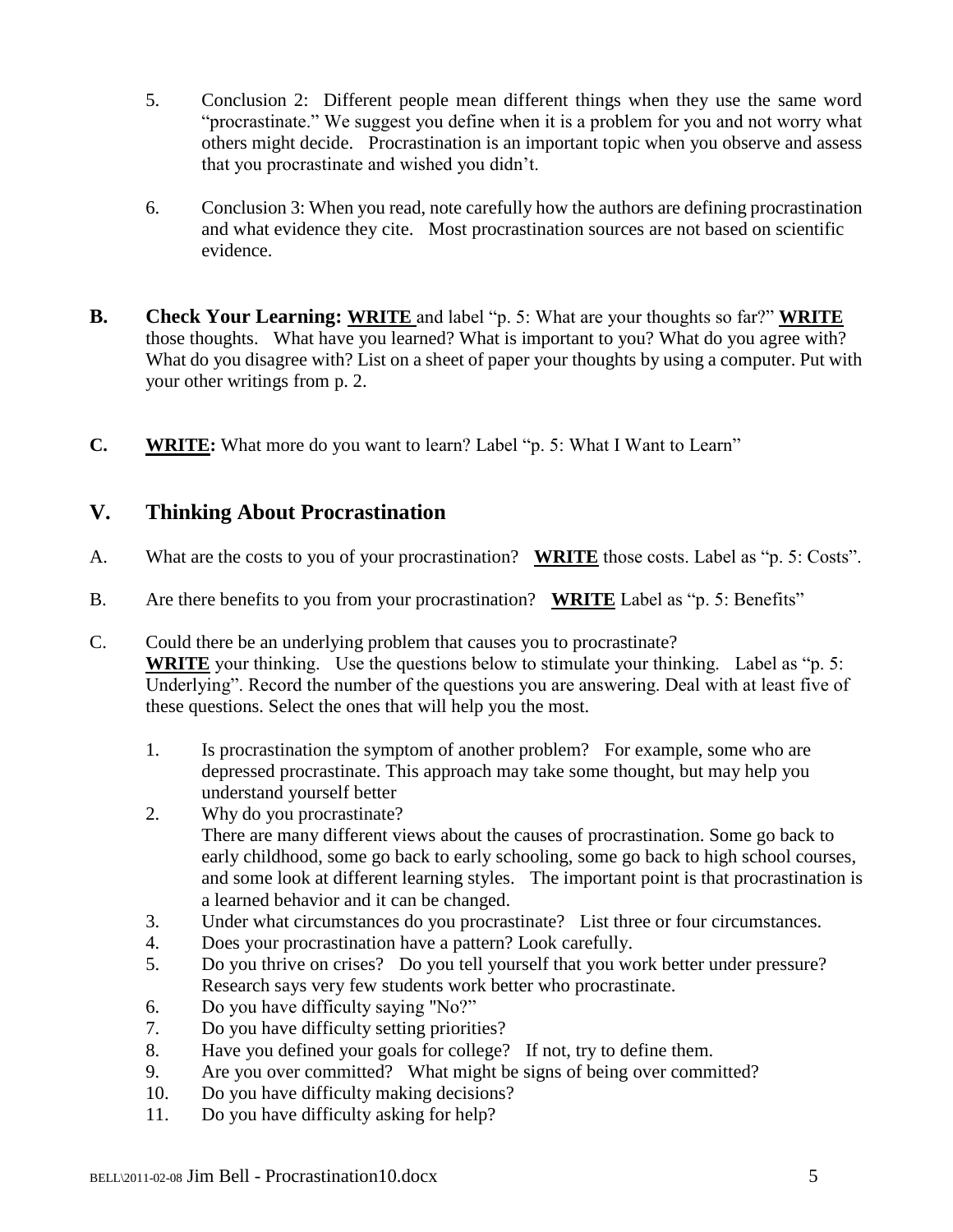- 12. Are you disorganized?
- 13. Do you have habits that contribute to procrastination?
- 14. Do you have difficulty keeping track of time?
- 15. Are you always in a hurry?
- 16. Do you have the necessary skills and/or knowledge to perform an activity?
- 17. Do you have the necessary help? Or where could you find help?
- 18. Does someone else contribute to your procrastination? How? Are you sure?
- 19. Are you afraid of failure? Do you have an unrealistic fear of failure?
- 20. Do you procrastinate things that you enjoy doing?
- 21. Are you a perfectionist?
- 22. Did important people in your past give you any of these messages? "You're always late." "You can't do anything right." "You can't do that." "You're stupid." "You don't know how to do that."
- D. What are the consequences of your procrastination?

**WRITE:** your thinking about any four of these questions below. Label as "p. 6: Consequences" and record the number of each question with your answers.

- 1. What rewards do you get when you procrastinate?
- 2. Do you use procrastination as a form of manipulation?
- 3. Are you really a skilled delayer rather than a procrastinator? Or are you kidding yourself?
- 4. Is procrastination a conscious strategy that you use to delay a project?
- 5. Is procrastination a strategy that you use to stop the flow of work?
- 6. Is it a strategy that you use to prevent someone from giving you feedback?
- 7. Is it a strategy that you use to prevent someone from giving you more work?
- 8. Does procrastination lead to other problems?
- 9. What feedback do you get from other people when you procrastinate?
- 10. What rewards do you get when you do not procrastinate?
- 11. Does procrastination affect the quality of your performance?
- E. Side Effects of Procrastination From Research

"College students who procrastinate in their academic work are also likely to have unhealthy sleep, diet, and exercise patterns." Students who do their work at the last minute or are late said: "I'm just waiting for the best time to do it." or "I know I can pull it out at the last minute." In general, students who made those statements did poorly in the class. (David Glenn, August 26, 2002, Procrastination in college students is a marker for unhealthy behaviors, study indicates. *The Chronicle of Higher Education.)*

F. What do students do who do not procrastinate? Here are some ideas to Try.

This answer is not entirely based on scientific research, but includes what students tell us, what we have observed, and what we have found from research.

- 1. Take time to plan. Be clear on your goals, priorities, and time.
- 2. Review the entire project.
- 3. Divide projects into smaller tasks.
- 4. Make a list of things needed and to be accomplished.
- 5. Establish a schedule.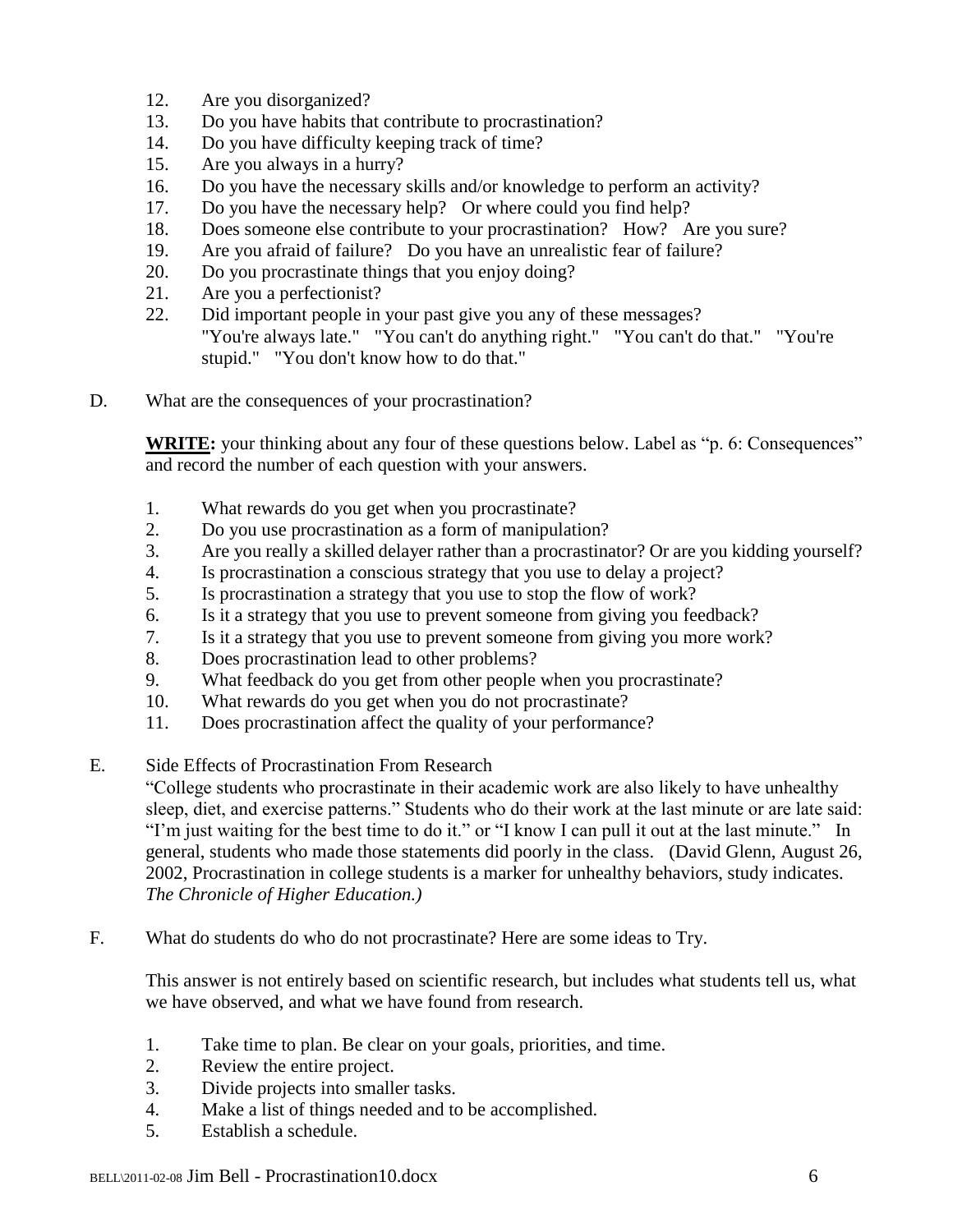- 6. Set time limits.
- 7. Identify positive and negative consequences.
- 8. Identify rewards to use when you do not procrastinate.
- 9. Get help from books based on research, ideas from peers, and from teachers.
- 10. Maintain an appointment book.
- 11. Do the toughest work when freshest.

**WRITE**: What ideas might you try? Label as "p. 7: To Try"

- G. What else can you do to decrease your procrastination?
	- 1. Get ideas from members of your small group or other class members.
	- 2. Talk with your instructor.
	- 3. Check the internet.
	- 4. Check the library, particularly electronic data bases.
- H. Time management

How does the topic of time management fit with procrastination? Time passes; it can't be managed. Each of us gets 168 hours weekly. However, time can be effectively used. What are your goals? Do you have sufficient time to accomplish your goals? What activities might you need to decrease (watching TV, playing computer games, time on the phone, other)? **WRITE:** Label as "p. 7: Time Management" Explain your thinking about the time needed to be successful in this course. Do you have enough time? How might you change things around to get enough time? Do you want to? Will you?

I. Several previous students comment: "Wow. There is a lot of writing for this booklet." Ideally, we would talk one on one with each of you and listen to your thinking. We would adjust our answers to better help you. Since we are not able to do that, your writing provides us with your thinking. It also provides you with a record of your thinking for self assessment. Decreasing procrastination may take time to change. Having a personal record will be helpful in the future. Changing behavior is not easy and is helped by putting things down on paper.

A good approach to creative problem solving is writing things down, which is what we are asking you to do. Solving your procrastination will involve creative problem solving.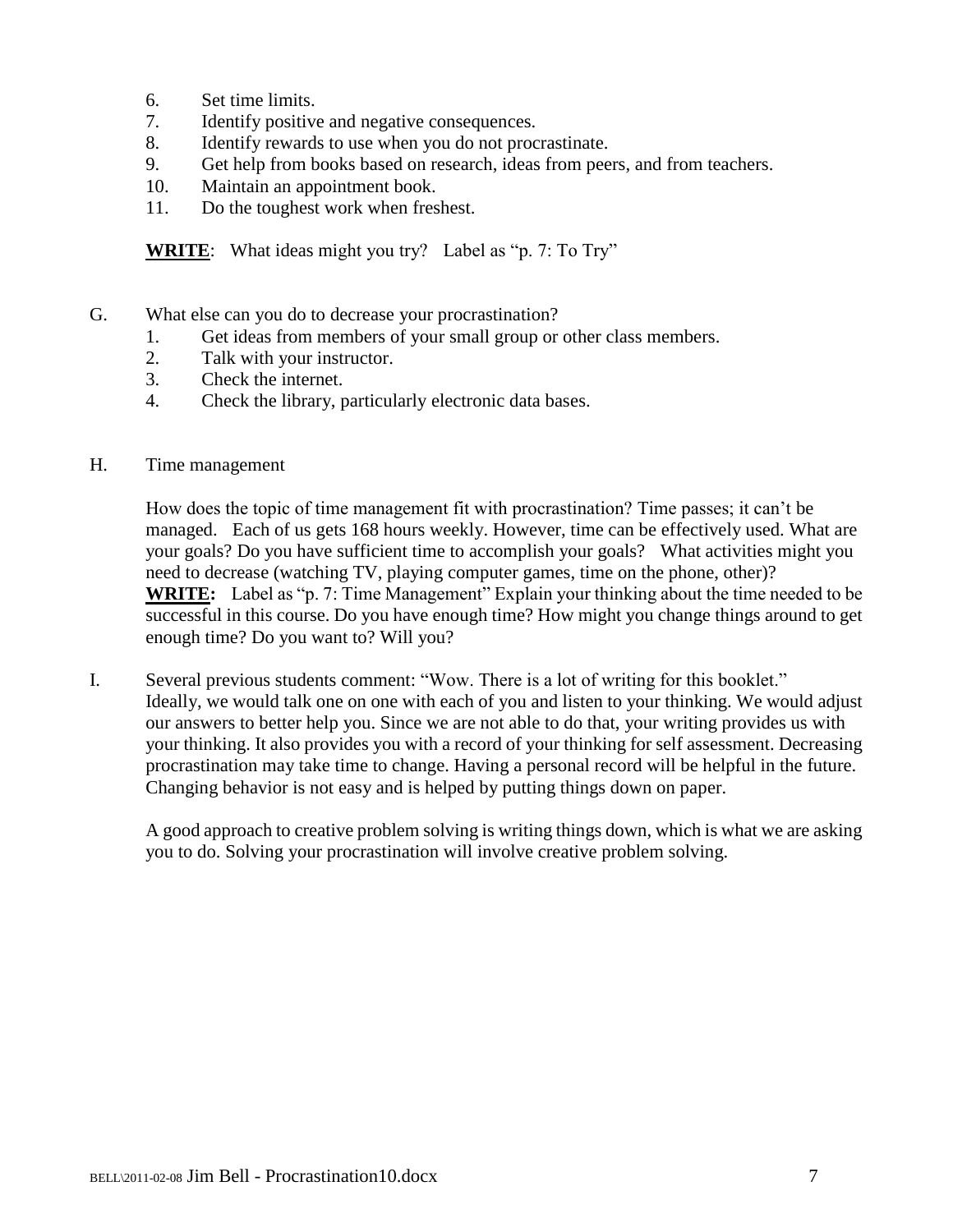## **VI. Changing Your Own Behavior (Self-Control of Behavior, Self-Modification of Behavior, Self-Regulated Behavior)**

In this section we have pulled together ideas for helping you change your own behavior. How do you plan to change your behavior of procrastination, your habit of procrastination? Habits are not easy to change. However, once changed, the new behaviors can become a positive habit. Here is a step-by-step plan to guide you. Pull out the ideas that you think might help you.

#### **A. Defining Self-Control (Defining the key terms in a problem area is important.)**

- 1. Self-control is the process of changing your behavior by selecting your own goals and selecting ways to reach those goals. We have used the ideas of behavior modification to suggest ways you can control your own behavior. Self-control is a life-long challenge!
- 2. Other terms used to refer to the same process: Self-management; self-direction; self-regulation; self-help, self control.

#### **B. An 8-Step Procedure for Increasing Self-Control**

- **STEP 1: Select a problem you wish to work on. Think about it and then decide if the problem is worth working on. If it is not that important, select another problem or challenge.** If procrastination is not a problem, try time management or study skills or thinking skills.
	- a. What behaviors do you wish to change? What behaviors do you want to occur more often? What behaviors would you like to do less often? In what situations does the problem occur? How often does the behavior occur? How do you feel about the problem?
	- b. Is this problem worth the time and effort it will take to bring about a change? Changing behavior is not easy and will involve both time and effort. What will you gain if you can change your behavior? What negative things happen if you don't change?
	- c. Example: I need to avoid procrastination by being prepared for every class. I learn less when I am not prepared. In high school I did not have to be prepared and I wasn't. I can see that in psychology classes being prepared is very important. My goals: (1) Plan to have all of my homework done on time and (2) get to class early.
	- d. Example: I do not like to participate in small group discussions. I am a good listener, but do not like to speak. I know that many jobs require talking and several of my classes. I need to start now to be an effective speaker and group participant.

My goal: Participate in small group discussions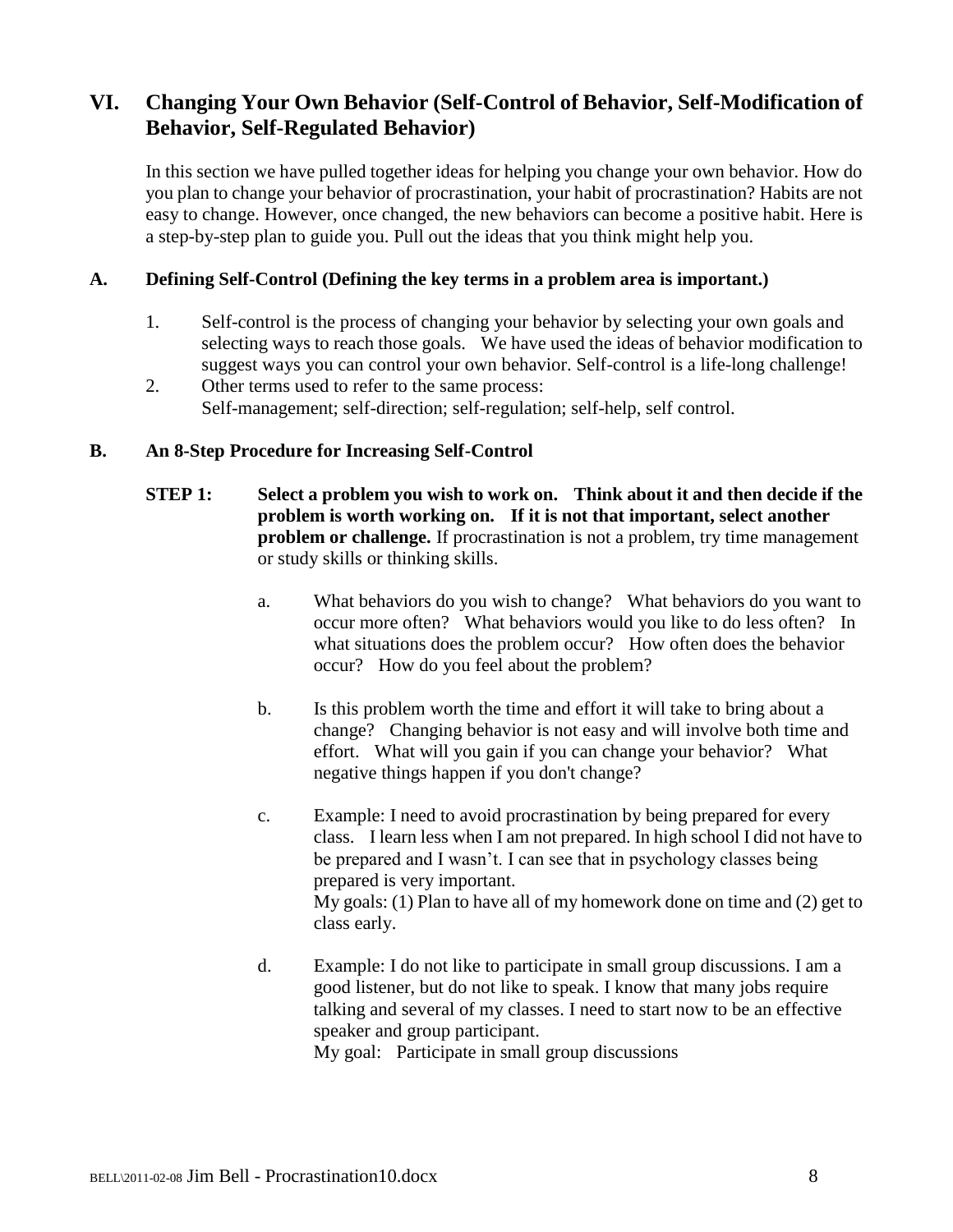#### **STEP 2: Write down specific tentative goals (your target behaviors you want to change).**

- a. State your goals as specifically as possible (use specific behaviors).
- b. Divide any complex goals into smaller goals (divide and conquer)
- c. Specify how you will measure the accomplishment of your goals.
	- 1) You might use the frequency or duration of behavior.
	- 2) You might use the products of behavior.
- d. My Specific goals: (the overall goal is to avoid procrastination)
	-
	- 1) I will turn in all written homework on time.<br>2) I will be prepared for class by having read a 2) I will be prepared for class by having read all assignments and reviewed what might be on quizzes.
	- 3) Within three weeks I plan to have all of my homework done at least one day in advance.
	- 4) By the end of the semester I plan to be prepared for each class and have completely prepared for class at least one day early.

#### **STEP 3: Learn to become a self watcher by gathering data about your problems (someone who assesses their own behaviors, self assessment)**

- a. Read what psychologists have written about the behavior you wish to change. Check the Library or the Internet for ideas.
- b. Ask your family and friends for their observations of your behavior.
- c. Start keeping a written record of your own behavior.
	- 1) Develop a method which allows you to record in all situations as soon as the behavior occurs.
	- 2) Gather enough baseline data to be able later to notice a change.
	- 3) Don't try to change any behaviors at this point.
	- 4) Set aside five to 10 minutes each day to record your behavior as it relates to the change you are working on.

#### **STEP 4: Analyze your observations and brainstorm possible solutions.**

- a. Analyze the ABCs (antecedents, behaviors, and consequences)
	- 1) Antecedents Under what circumstances does the undesired behavior occur? What happens just before the undesired behavior? What seems to be the cues for the behavior to occur? Are there any regularities in your data?
	- 2) Behaviors How often does the behavior occur? How long does it last?
	- 3) Consequences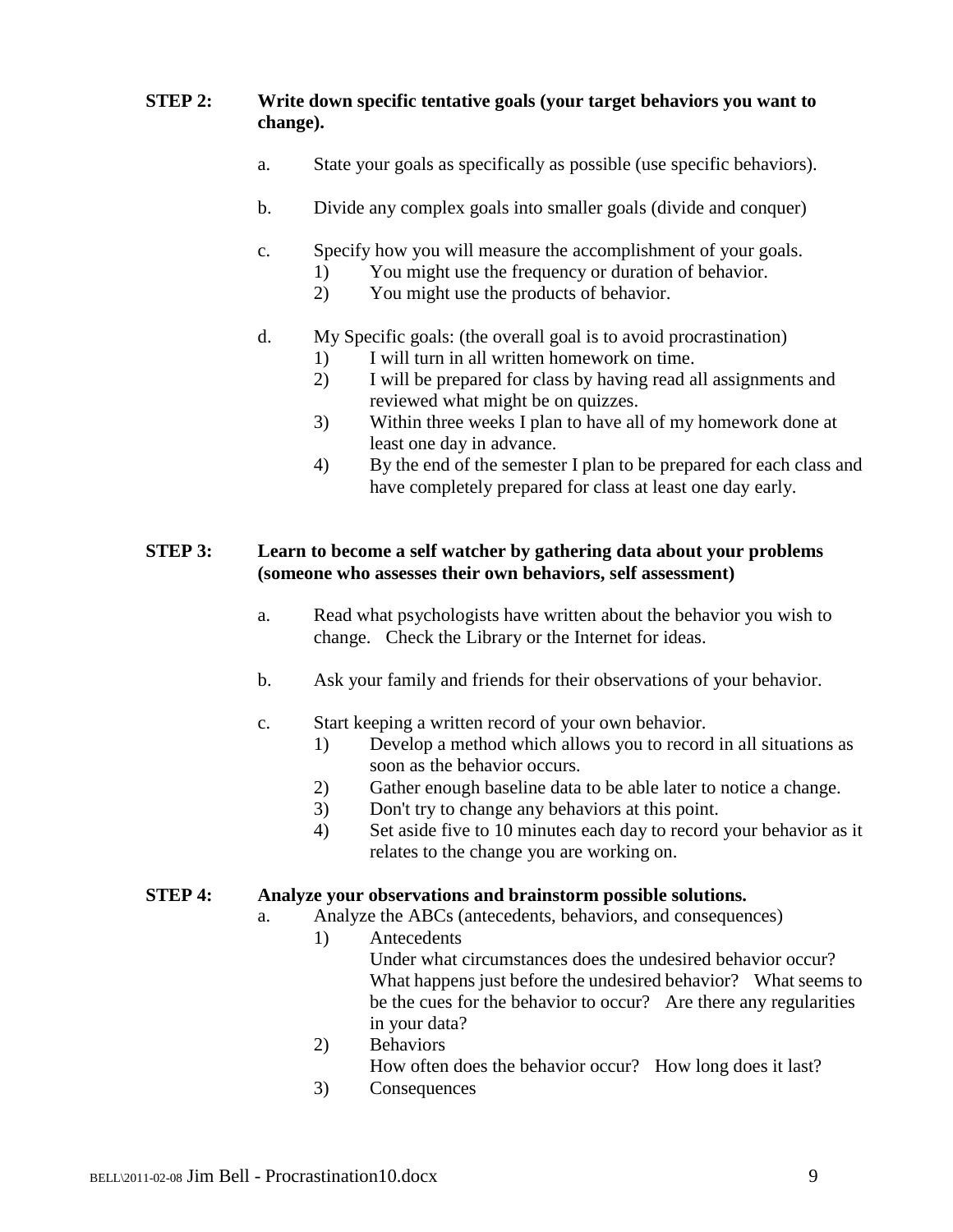What positive things (reinforcers) occur immediately after the behavior? What long term reinforcers are missed because the undesired behavior occurs?

- 4) Were there any unpleasant consequences? Were you able to avoid an unpleasant consequence by doing something?
- b. Brainstorm possible solutions. Produce as many ideas as possible. Don't evaluate these ideas until you have produced many ideas. Don't limit yourself to practical solutions. Brainstorm with a couple friends.

#### **STEP 5: Design a comprehensive plan to solve your behavioral problem.**

- a. Reword your final goal into specific and measurable terms. State your goals to increase some behavior rather than decrease a behavior.
- b. Start small and start gradually. Divide your final goal into several smaller goals. Work on one goal at a time.
- c. Reaffirm your commitment to the change process. Select a goal you are most likely to be able to reach. Save the more difficult goals for later.
- d. Use what you have learned from your self-watching.
	- 1) Gain control over the antecedent cues (cues that occur before the behavior).
		- a) Avoid situations in which the undesired behavior occurs.
		- b) Avoid the troublesome parts of such situations.
		- c) Put yourself in situations in which the desired behavior occurs.
		- d) Develop ways to narrow the antecedent cues which bring forth the undesired behavior.
		- e) Practice handling troublesome situations.
			- 1)) Practice escaping or not escaping
			- 2)) Develop responses which remove the cues from you.
	- 2) Learn new behaviors
		- a) Through imitation (sometimes called modeling).
		- b) Through shaping.
		- c) Through doing incompatible responses.
		- d) Through rehearsing (practicing).
	- 3) Disrupt the chain of behavior
		- a) Break the chain at a weak point, usually early in the sequence.
		- b) Build in pauses.
		- c) Interrupt the chain to record an observation.
		- d) Change the chain of behaviors.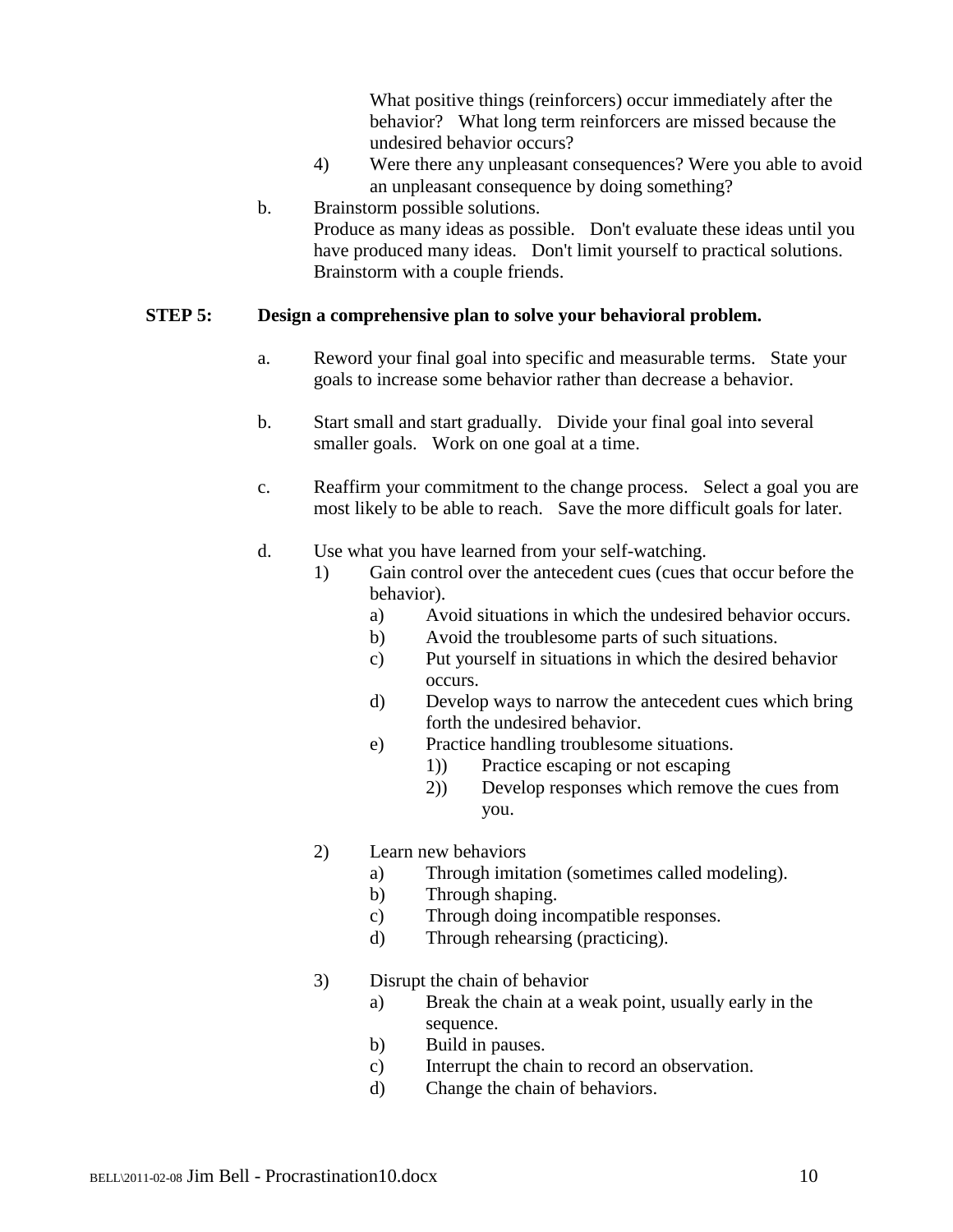- 4) Rearrange the consequences
	- a) Build in powerful immediate reinforcers for the desired behavior.
	- b) Provide yourself with reinforces for continuing to make self-observation.
	- c) Arrange for others to also reinforce you.
	- d) Decrease the reinforcers for the undesired behavior.
	- e) Occasionally change your reinforcers to keep them powerful.
- 5) Work on revising your thinking (self-instruction) about your problems.
	- a) Increase your thoughts about the value of your changes.
	- b) Decrease your thoughts about failure.
- 6) Make a public commitment to your plan.
	- a) Write out your plan.
	- b) Post your plan so your family and friends can see your contract.
	- c) Plan to enlist the help of others in helping you carry out your plan.
- 7) Also include a way to continue to gather data relevant to your progress.
- **STEP 6: Put your plan into action. Continue to monitor and self assess your behaviors.**
- **STEP 7: Evaluate your plan to revise and improve it (adjust your plan).**
- **STEP 8: If the plan is working, start developing a plan to maintain the changes you have produced for the long term.**
	- a. Many behaviors, once changed, will need periodic monitoring.
	- b. Some behaviors, once changed, may start weakening if not monitored and reinforced.
	- c. Plan to watch, reinforce, and support your changes.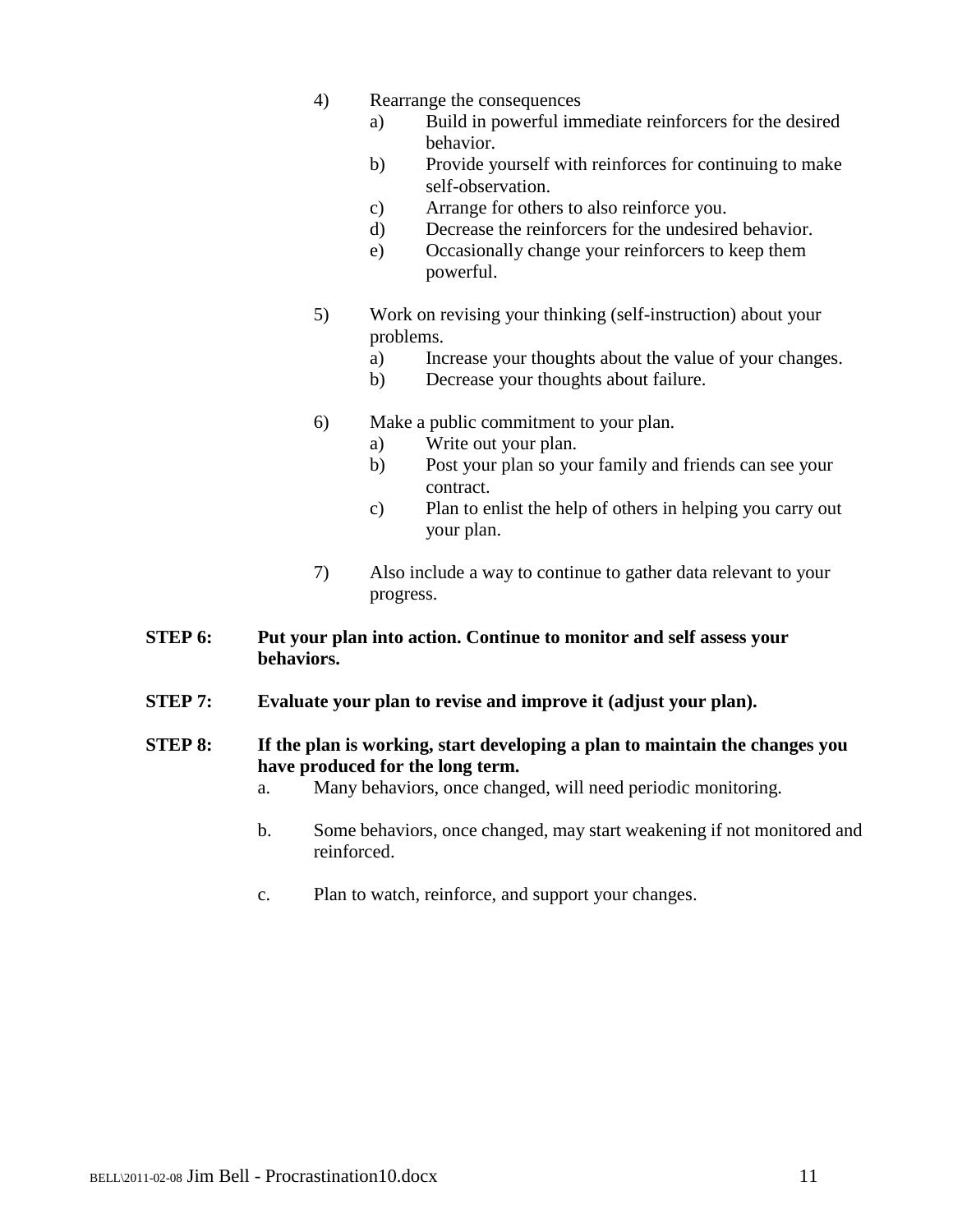**Thought and Discussion Questions**: **WRITE**: Label as p. 12: 1, 2, and 3 are optional.

- 1. What important academic changes have you successfully completed in your life?
- 2. What academic changes have not been successful?
- 3. What academic problems are you currently working on?
- 4. In what ways might the ideas in the eight Steps help you? Many ideas are presented but only some apply to any one problem. Which apply to your problem? **WRITE**: This is probably the most important write section since you are making your plan to decrease your procrastination. Label as "p. 12: My Plan"

### **C. D o you know how much time you spend studying? Is it quality time (are you effective)?**

- 1. Learning and thinking take time.
	- a. HCC's 3 credit courses meet for 3.2 hours per week. The expectation in higher education for long term learning is that homework time (studying outside of class) will take on the average 2 hours for every hour in class. Therefore, the expectation for a 3 credit course is 6.4 hours of homework weekly. Some spend more time and some less.
	- b. Students differ greatly on much time study time is needed. Research has found that at the start of a course some students can do a typical assignment in one hour while others will take five hours. Most will take around 3 hours. By the end of the course some students can do an assignment in one hour while others will take three. Most students (about 80%) in our courses report that they can do the equivalent homework in less time as the course progresses. That is evidence they are more effective learners.
	- 3) Almost 90% indicate that they procrastinate less and better manage their time better in psychology courses, while about 40% procrastinate less also in their other courses, an example of application.
- 2. Collecting data on your studying. If you would like our help, please do the following write assignments. Otherwise, they are optional.

**WRITE** answers to the questions below and bring them to us so we can work with you to get ideas for improving your study time and decreasing your procrastination. Label as "p. 12: My Self Assessment"

- a. Do some reflection.
	- 1) When do you study? When is your best time to study for this course? Has that changed since the beginning of the course? Do you need to make any further changes?
	- 2) Where do you study? What is your best study environment? If you are not in your best study environment, what can you do to make it better?
	- 3) How to you approach the assignments in this course? Some students tell us they read everything for a week and then do the homework. We suggested that they start with the first assignment: read and then write. Then go to the next. Most students tell us it takes less time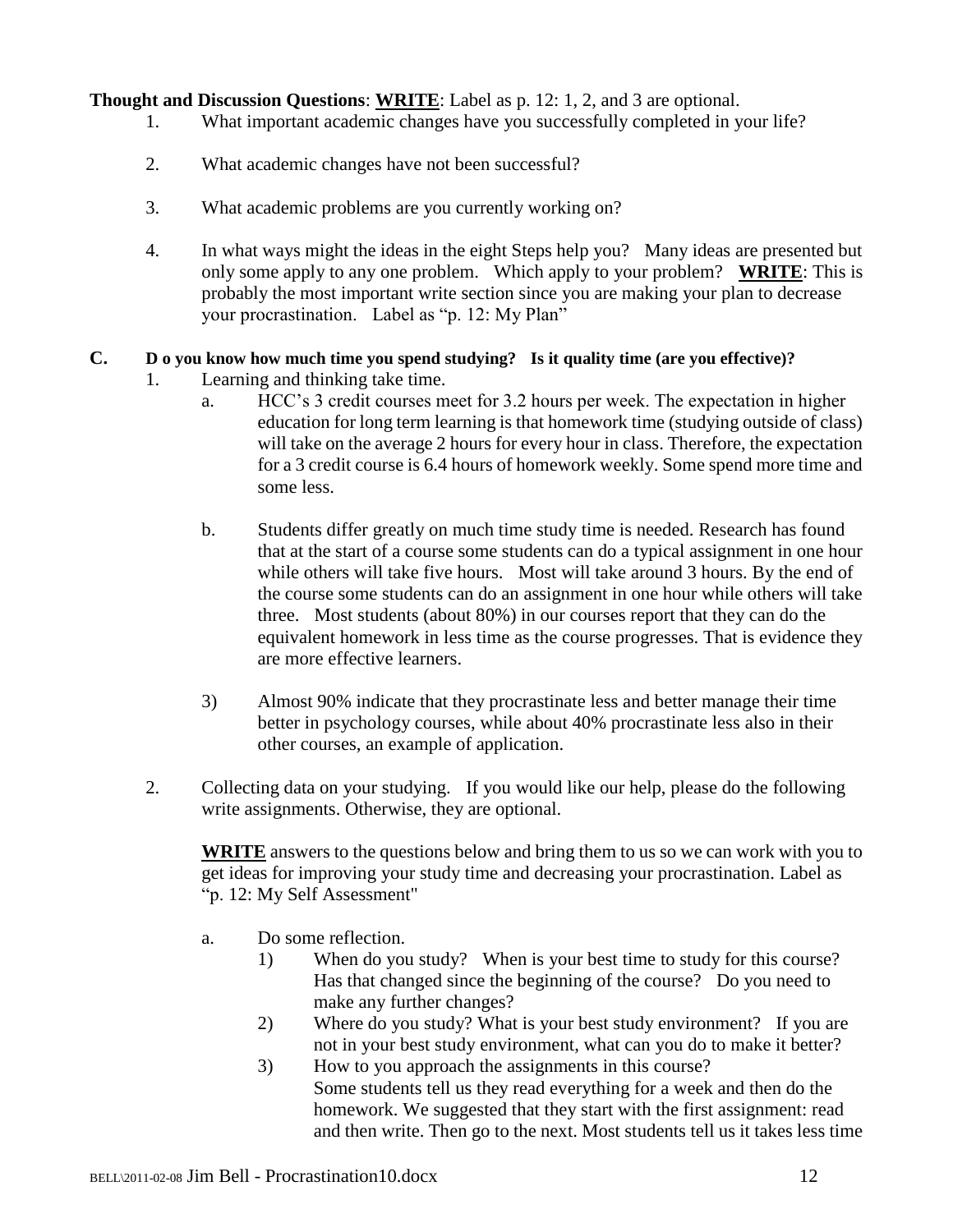and they learn better when they study and write together. However, some students take a break before writing if they have been reading for over an hour. They find they write better just after a break. Think about how you approach your studying and then describe that in writing.

- b. Do some observing. Each day keep track of when you study, how long, where, any distractions.
- c. Do some analysis. Look over what you have written for 1 and 2. What do you notice? What might you do to improve your studying?
- d. Get ideas. You may want to talk with classmates about their studying to get additional ideas. I can recommend books in the library dealing with becoming a more effective learner.
- 3. Meet with your instructor. Let's meet and go over what you have found. We will see if we can come up with ideas for you to try to help you become a more effective learner.
- 4. Try out your plan.
	- a. Try out your plan. Keep track of your study time. Note any difficulty with trying out new ideas when studying.
	- b. Talk to me in a week and let's see how things are going.
	- c. Often making changes in studying produce results which are not satisfactory because changing behavior (your studying) is not easy. Often changes take longer than a week.
	- d. Revise your plan.

**You may have decided that you don't need our help. That is fine. But we do suggest that you write for yourself the answers to these questions.**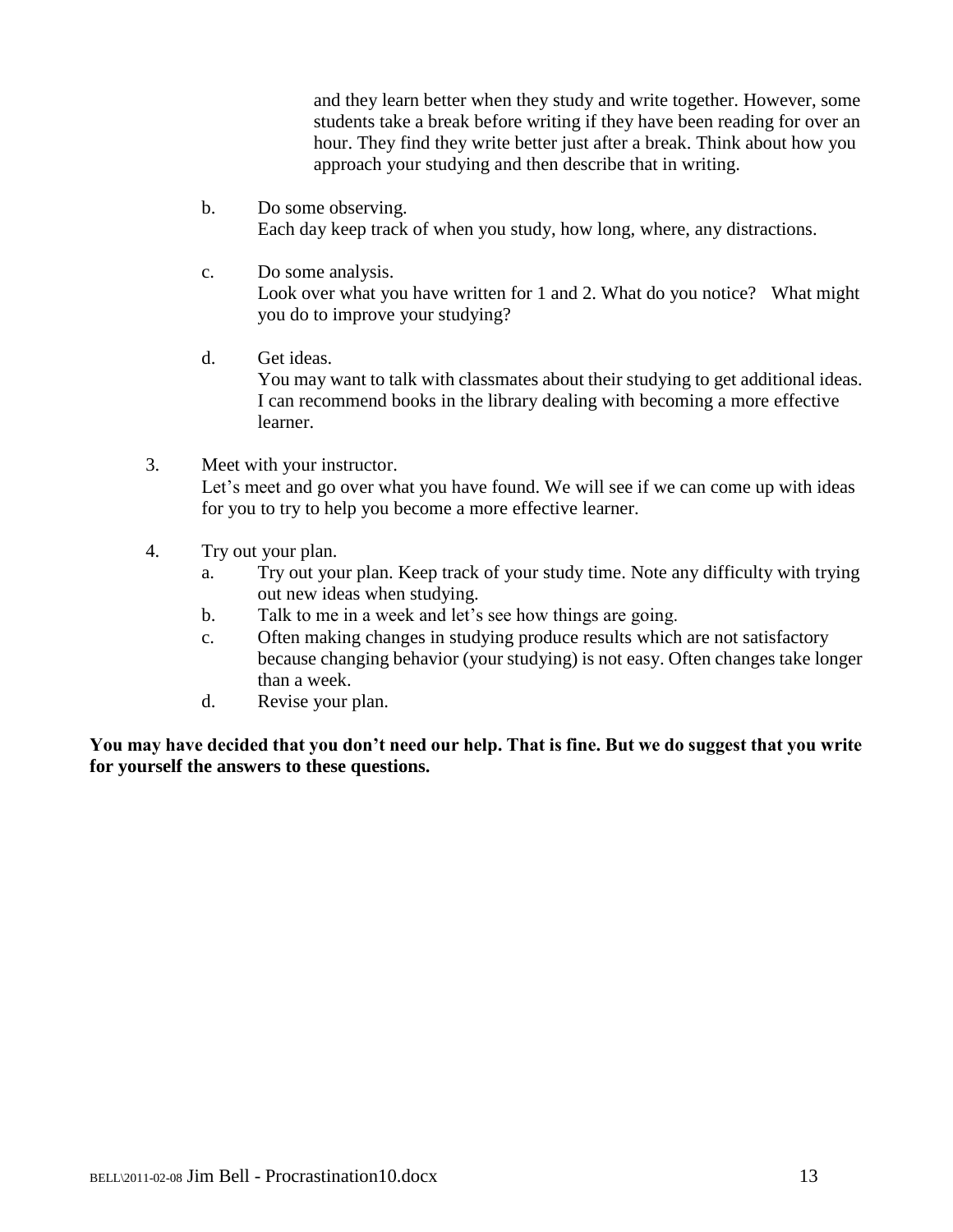- **V. This handout is a start to help you plan to decrease and/or to avoid procrastination. Listed next are sources on and related to procrastination**. If there is a call number, it means the book is a part of HCC's collection.
- Boice, R. (1996). *Procrastination and blocking: A novel, practical approach*. Westport, CT: Praeger. HCC BF637.P76B65 1996
- Bruno, F. (1995). *Going back to college*. NY: Macmillan. LB2343.B77 1995
- Bruno, J. (1997). *Stop procrastinating: Understand why you procrastinate, and kick the habit forever.* np: ARCO.
- Burka, J., & Yuen, L. (1983). *Procrastination: Why you do it. What to do about it*. Reading, MA: Addison-Wesley.
- Caroselli, M. (1997). *Defeating procrastination: 52 fail-safe tips for keeping time on your side.* np:np.
- Chickering, A., & Schlossberg, N. (1995). *Getting the most out of college*. Boston: Allyn and Bacon. pb.
- Davidson, J. (1978). *Effective time management: A practical workbook*. NY: Human Sciences Press. HCC HD38.D29
- Davidson, J. (2004). *60 second procrastinator: Sixty solid techniques to jump-start any project and get your life in gear!*
- Douglass, M., & Douglass, D. (1980). *Manage your time, manage your work, manage yourself.* NY: AMAACOM. HD38.D64
- Ellis, A., & Knaus, W. (2002). *Overcoming procrastination*. NY: New American Library.
- Ellis, D. (2006). *Becoming a master student*. Boston: Houghton Mifflin. LB2343.3.E441994
- Emmett, R. (2000). *The procrastinator's handbook: Mastering the art of doing it now.* NY. Walker and Company. pb
- Emmett, R. (2002). *The procrastinating child: A handbook for adults to help children stop putting things off.* NY: Walker Publishing.
- Fiore, N. (1989). *Overcoming procrastination: Practice the now habit and guilt-free play*. NY: MJF Books.
- Henegar, W. (2004). *Procrastination: First steps to change*. Phillipsburg, NJ: P and R Publishing.
- Iannuzzi, P., Strichart, S., & Mangrum II, C. (1998). *Teaching study skills and strategies in college*. Boston: Allyn and Bacon LB2395.I24 1998
- Knaus, W. (1998). *Do it - Now: Break the procrastination habit*. NY: Wiley. Pb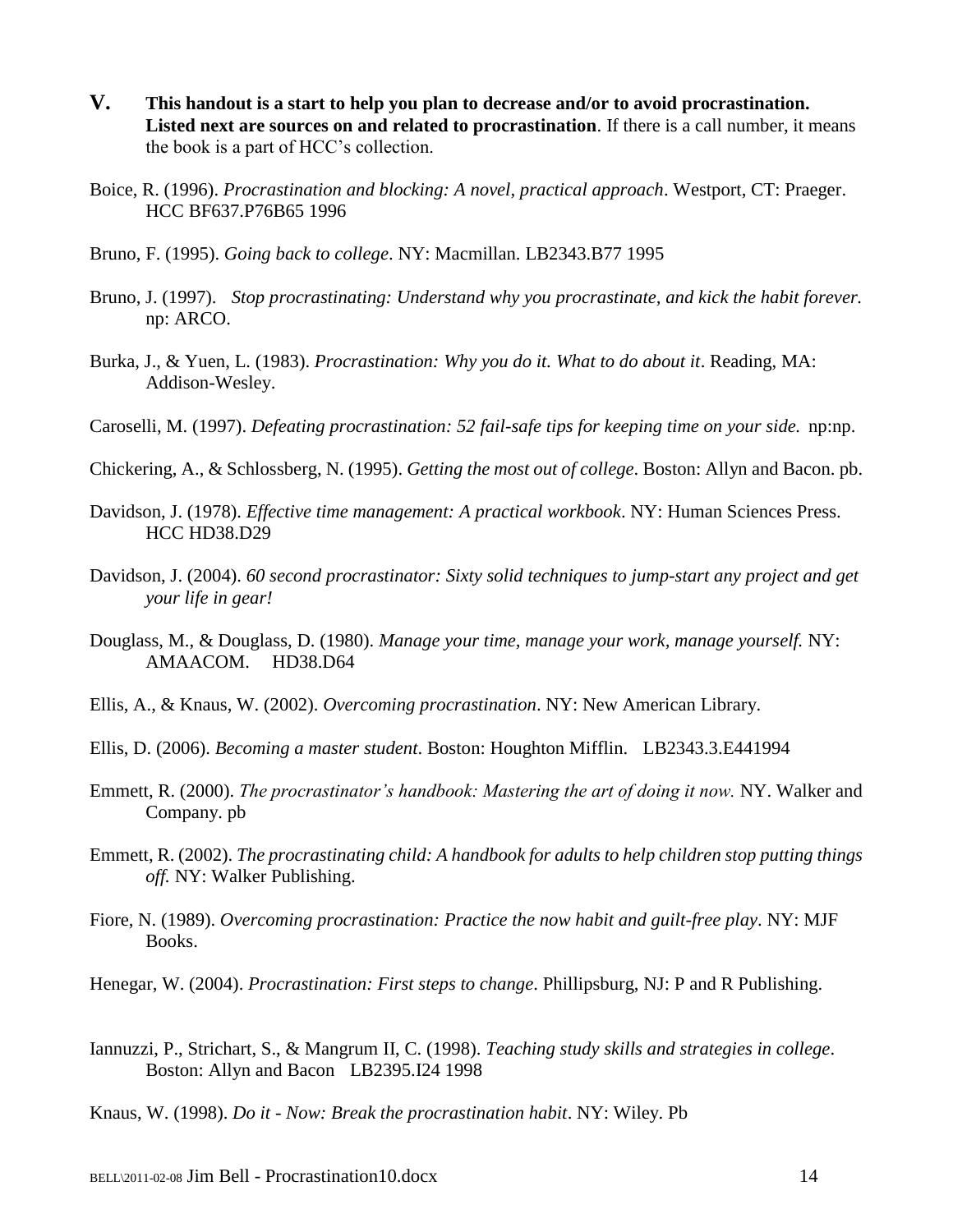Knaus, W. (2002). *The procrastination workbook*. Oakland, CA: New Harbinger Publications.

Lakein A. (1973). *How to get control of your time and your life*. NY: Signet. pb HCC BF637.S8L34

Lively, L. (1999). *Procrastinator's guide to success*. NY: McGraw-Hill.

Logue, A. (1995). *Self-control*. Englewood Cliffs, NJ: Prentice-Hall. pb

- McCay, J. (1959). *The management of time*. Englewood Cliffs, NJ: Prentice-Hall. BF7637.T5M3
- McKowen, C. (1996). *Get your "A" out of college: Mastering the hidden rules of the game*. Menlo Park, CA: CRISP Publications. LB2395.M433 1996

O'Brien, G. (1991). *What to expect from college*. NY: St Martin's Press. LB2343.32.O27 1991

- Peterson, K. (1996). *The tomorrow trap: Unlocking the secrets of the procrastination-protection syndrome.* np: HCI.
- Reynolds, J. (1996). *Succeeding in college: Study skills and strategies*. Boston: Allyn and Bacon. LB2395.R48 1996.
- Roberts, M. (1995). *Living with procrastination: How to stop postponing your life.* Oakland, CA: New Harbinger Publications. pb
- Sapadin, L, & Maguire, J. (1997). *It's about time! The six styles of procrastination and how to overcome them*. NY: Penguin Books. pb
- Schouwenburg, H., Lay, C., Pychyl, T., & Ferrarri, J. (Eds.), (2004). *Counseling the procrastinator in academic settings*. Washington, DC: American Psychological Association. LB2395.4.C68 2004
- Silber, L. (1998). *Time management for the creative person*. NY: Three Rivers Press. pb
- Steinman, J., Granoff, D., Hattis, V., Zerden, A., & Wittels, W. (Fall 2004). The procrastination elixir" Is there a magic cure? Retrieved from Writing Fellow Program - Tufts University.
- Tracy, B. (2001). *Eat that frog!: 21 great ways to stop procrastinating and get more done in less time.*  np: Berrett-Koehler Publishers.
- Tullier, (2000). *The complete idiot's guide to overcoming procrastination.* This book is in the bookstore and is used in Logic and Critical Thinking (PHIL 202)
- Voeks, V. (1990). *On becoming an educated person*. Philadelphia: Saunders. LB2395.V6
- Watson, D., & Tharp, R. (2006). *Self-directed behavior* (seventh edition). Pacific Grove, CA: Brooks/Cole. We have found this book to be one of the most useful for those wishing to actually make changes!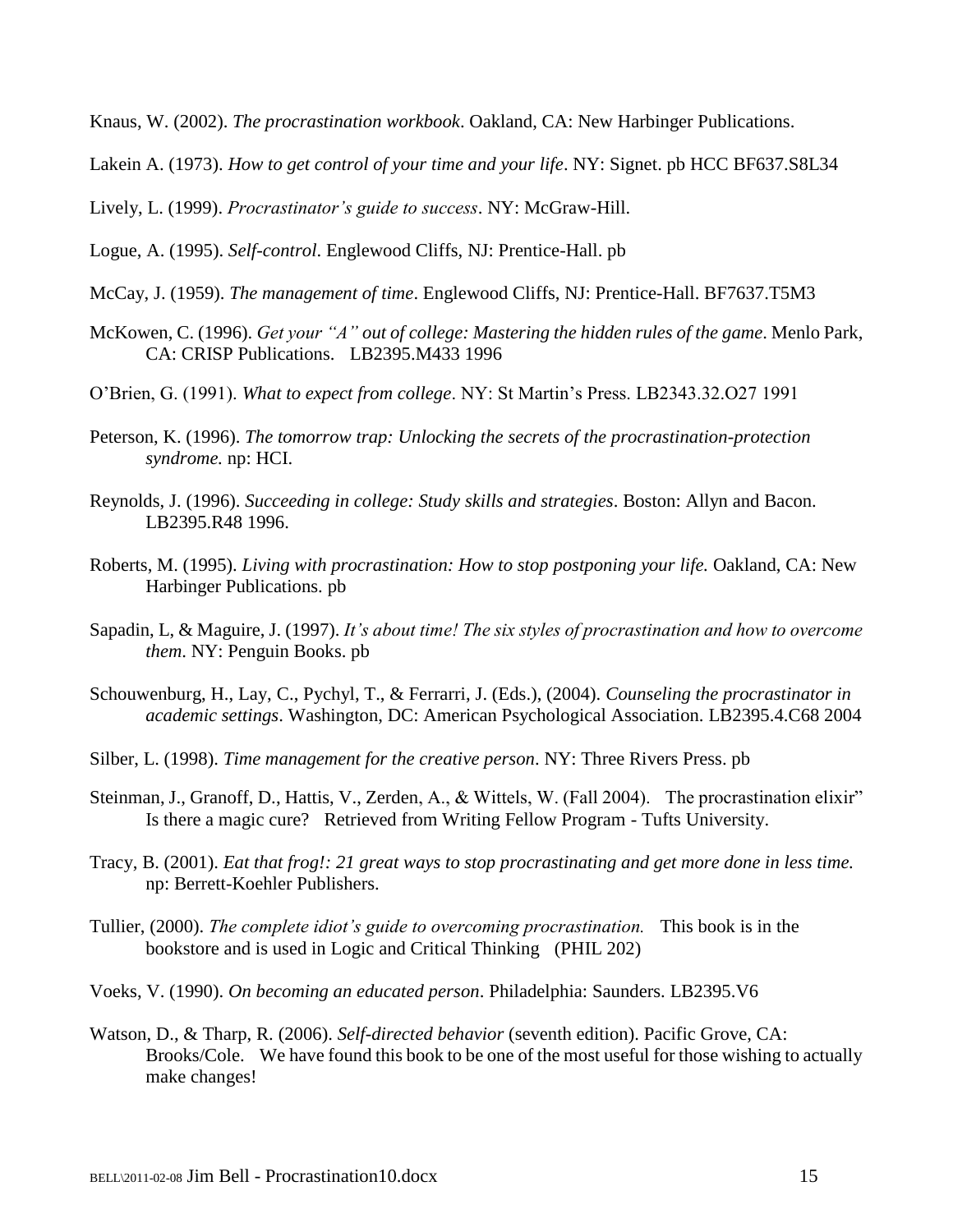Weinstein, C., & Hume, L. (1998). *Study strategies for lifelong learning*. Washington, DC: American Psychological Association. LB1601.W42 1998. I have found this book the most useful specifically on study skills.

### **Other Sources of Information Related to Procrastination**

- A. Besides reading about how to decrease procrastination, you might consider talking with a counselor who can help you think through what you have observed about yourself.
- B. Feel free to make an appointment to talk with either of us about avoiding procrastination.
- C. Internet Topics**.** When checking web sites, here are some topics to check.

procrastination, academic procrastination, everyday procrastination, types of procrastination, causes of procrastination, way to treat procrastination, dealing with procrastination, research results on procrastination, time management

Let us know of other topics you found useful and useful sites you found.

Thanks to Becky Danneman, a former student, for her help in developing an earlier version of this handout on procrastination. And to other students who have also made suggestions. We look forward to getting your comments from p. 19.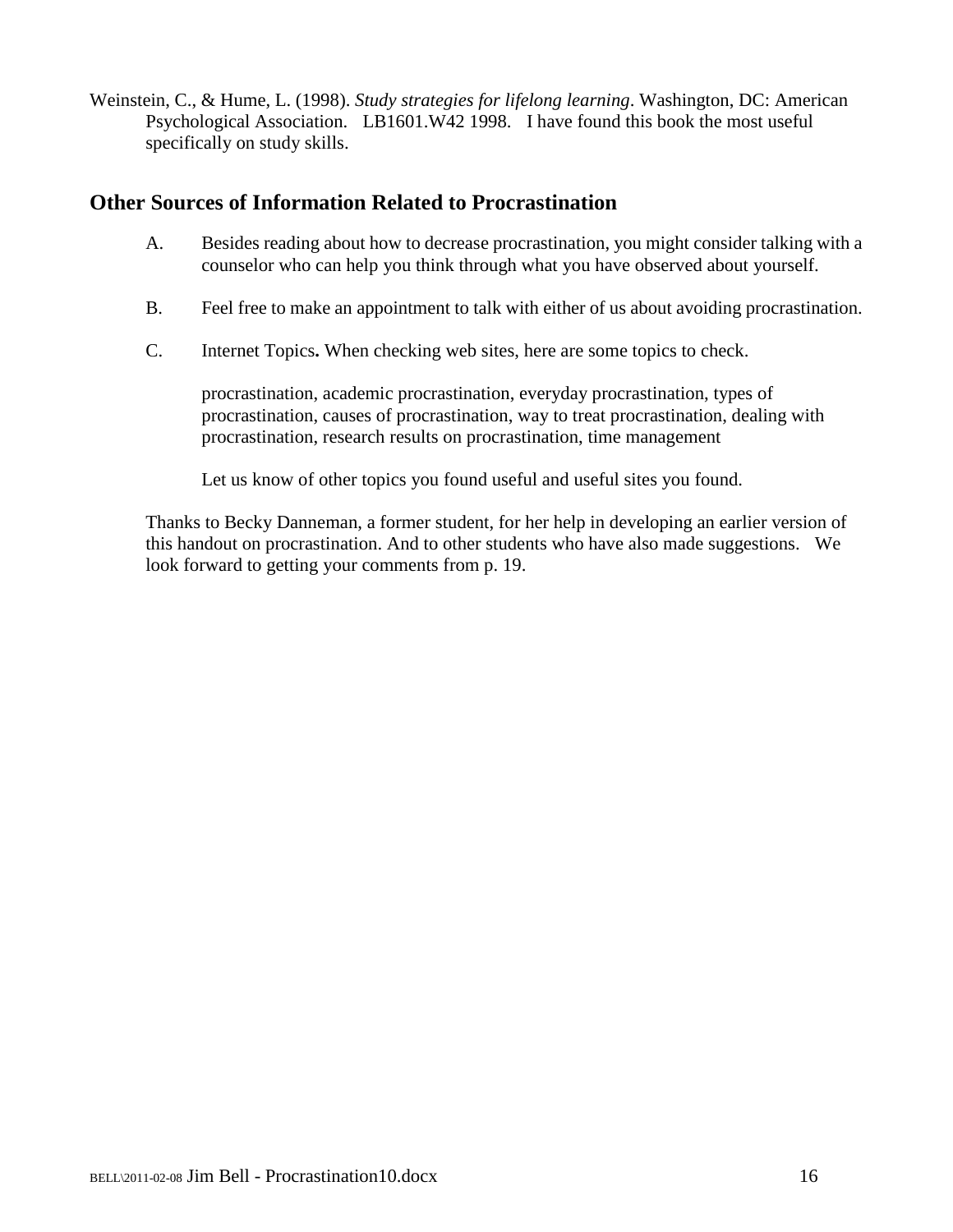## **What do you plan to do NOW about your procrastination? WRITE To Turn In**

**Label as** "p. 17: Plan**". This is the most important part of this booklet.** Put your answers with previous answers using a computer. (You can just use the numbers rather than also writing out the questions.)

You may have noticed that we started with your current understanding of procrastination. We then gave you a lot of directions to follow for written thinking. We divided big topics into smaller topics. We provided a variety of questions and asked you to pick the ones that would be most useful to you. We asked you to self-observe, self assess, and analyze what you found. We organized information into an outline and steps to follow. We also gave you sources for additional information. This learning approach is based on research on how to help students become master students.

- 1. What are your specific goals for this course in terms of procrastination? (What do you want to accomplish?)
	- a. I read the booklet but do not have a problem with procrastination.
	- b. I read the booklet but do not have the desire to work now on this problem.
	- c. I read the booklet, thought about it, and want to decrease my procrastination. If you circled C, then fill out the rest of this page. Otherwise, Circle A or B and turn in this page.
- 2. What have you observed by being a self watcher? If you wrote answers for p. 12, indicate here that is what you did. Otherwise, write answers for 2.
- 3. What is your plan? Describe what you plan to do. Use the 8 steps described earlier. Or use as many of the steps as you think will help you.
- 4. What do you plan to do over the next week in terms of your plan?
- 5. How will you know when you are successful? What is your specific goal?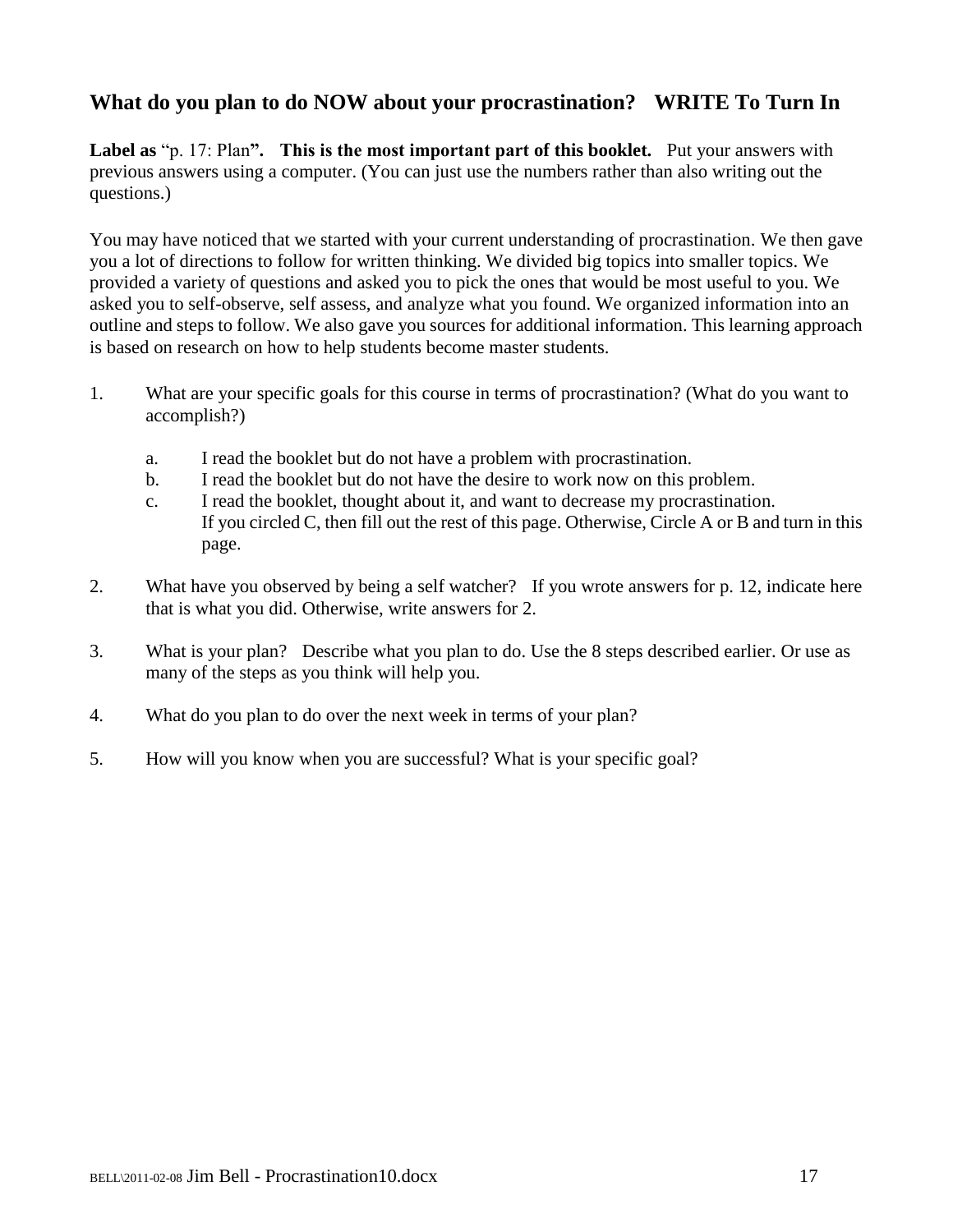**This page is blank on purpose.**